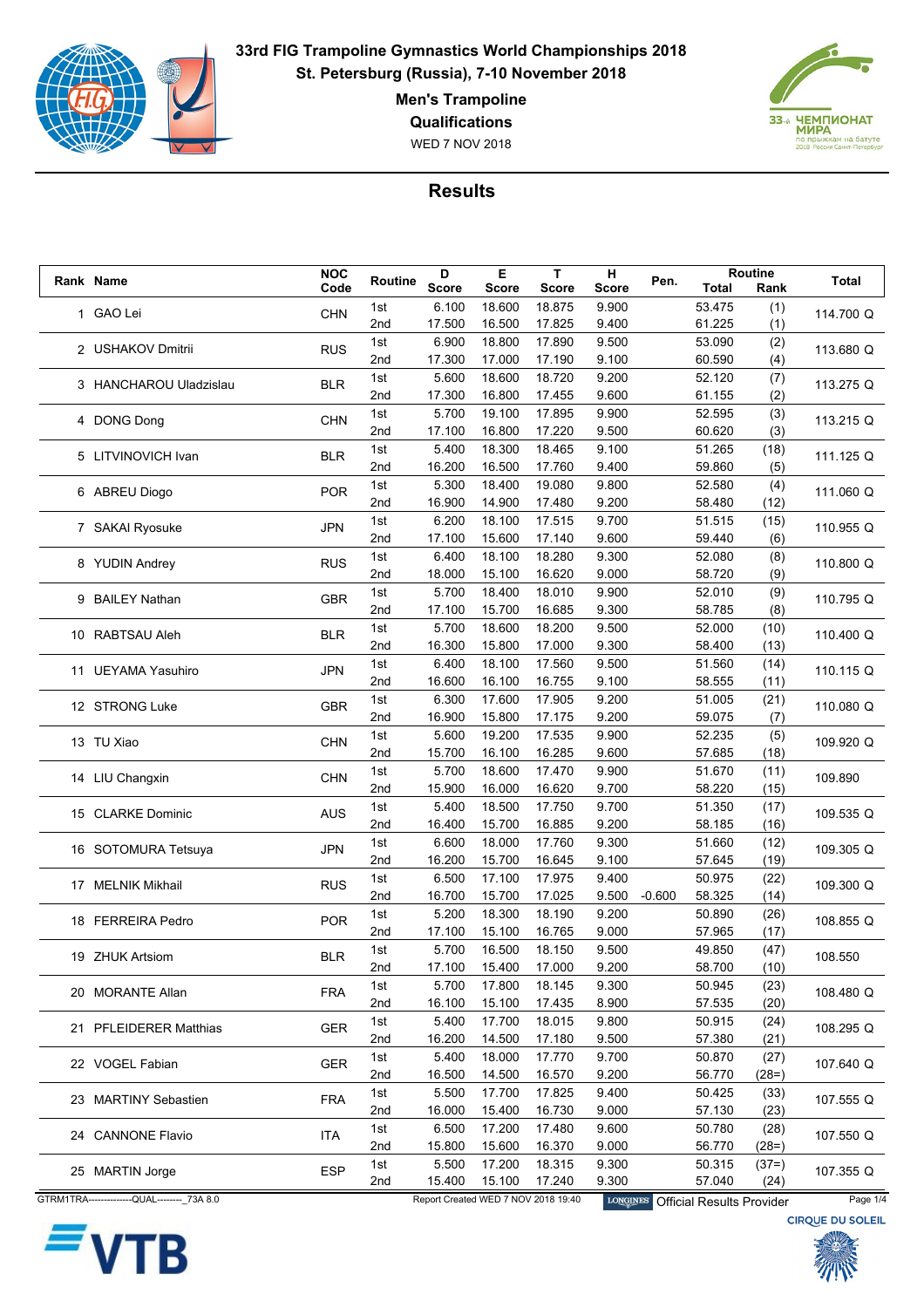

**Men's Trampoline**

**Qualifications**

WED 7 NOV 2018



|  | Rank Name                                   | <b>NOC</b> | Routine         | D            | Е                | T.                                  | н               | Pen.     | Routine                          |              | <b>Total</b>            |
|--|---------------------------------------------|------------|-----------------|--------------|------------------|-------------------------------------|-----------------|----------|----------------------------------|--------------|-------------------------|
|  |                                             | Code       |                 | <b>Score</b> | <b>Score</b>     | <b>Score</b>                        | <b>Score</b>    |          | Total                            | Rank         |                         |
|  | 26 ALIYEV Pirmammad                         | KAZ        | 1st             | 5.000        | 17.900           | 17.955                              | 9.200           |          | 50.055                           | (41)         | 107.200 Q               |
|  |                                             |            | 2 <sub>nd</sub> | 15.400       | 16.200           | 16.745                              | 8.800           |          | 57.145                           | (22)         |                         |
|  | 27 CHARTIER Jeremy                          | CAN        | 1st             | 5.500        | 17.400           | 17.545                              | 9.400           |          | 49.845                           | (48)         | 106.870 R1              |
|  |                                             |            | 2 <sub>nd</sub> | 15.200       | 16.300           | 16.525                              | 9.000           |          | 57.025                           | (25)         |                         |
|  | 28 RUTHERFORD Blake                         | <b>AUS</b> | 1st             | 6.000        | 17.000           | 17.955                              | 9.000           |          | 49.955                           | (43)         | 106.820 R2              |
|  |                                             |            | 2nd             | 16.000       | 14.700           | 16.965                              | 9.200           |          | 56.865                           | (27)         |                         |
|  | 29 MESSATFA Redha                           | <b>ALG</b> | 1st             | 5.300        | 17.800           | 17.480                              | 9.800           |          | 50.380                           | (34)         | 106.795                 |
|  |                                             |            | 2 <sub>nd</sub> | 16.000       | 15.200           | 16.015                              | 9.200           |          | 56.415                           | (31)         |                         |
|  | 30 KOSHKADZE Tengizi                        | GEO        | 1st             | 5.800        | 17.900           | 17.900                              | 9.300           |          | 50.900                           | (25)         | 106.785                 |
|  |                                             |            | 2nd             | 15.800       | 14.800           | 16.685                              | 8.600           |          | 55.885                           | (38)         |                         |
|  | 31 KOUTAVAS Apostolos                       | <b>GRE</b> | 1st             | 5.700        | 18.100           | 17.115                              | 9.400           |          | 50.315                           | $(37=)$      | 106.575                 |
|  |                                             |            | 2nd             | 15.200       | 14.900           | 16.560                              | 9.600           |          | 56.260                           | (33)         |                         |
|  | 32 FRITZSCHE Lars                           | GER        | 1st             | 5.200        | 17.600           | 18.010                              | 8.800           |          | 49.610                           | (52)         | 106.525                 |
|  |                                             |            | 2 <sub>nd</sub> | 15.800       | 15.100           | 16.915                              | 9.100           |          | 56.915                           | (26)         |                         |
|  | 33 HOLGERSSON Felix                         | <b>SWE</b> | 1st             | 5.600        | 18.100           | 17.240                              | 9.600           |          | 50.540                           | (31)         | 106.300                 |
|  |                                             |            | 2nd             | 15.400       | 15.000           | 16.260                              | 9.100           |          | 55.760                           | (40)         |                         |
|  | 34 MUTLU Gurkan                             | <b>TUR</b> | 1st             | 5.800        | 17.400           | 17.310                              | 9.200           |          | 49.710                           | (51)         | 105.910                 |
|  |                                             |            | 2nd             | 15.200       | 15.600           | 16.100                              | 9.300           |          | 56.200                           | (34)         |                         |
|  |                                             | <b>USA</b> | 1st             | 5.400        | 17.300           | 17.165                              | 9.500           |          | 49.365                           | (58)         | 105.845                 |
|  | 35 GESUELLI Cody                            |            | 2 <sub>nd</sub> | 16.200       | 14.600           | 16.280                              | 9.400           |          | 56.480                           | (30)         |                         |
|  |                                             |            | 1st             | 5.600        | 17.500           | 17.575                              | 9.200           |          | 49.875                           | (46)         |                         |
|  | 36 PALA Carlos Ramirez                      | <b>BRA</b> | 2nd             | 15.000       | 14.900           | 16.625                              | 9.300           |          | 55.825                           | (39)         | 105.700                 |
|  | 37 RENAULT Brendan                          | <b>FRA</b> | 1st             | 5.200        | 17.700           | 17.650                              | 9.000           |          | 49.550                           | $(54=)$      | 105.695                 |
|  |                                             |            | 2nd             | 16.200       | 14.800           | 16.245                              | 8.900           |          | 56.145                           | (36)         |                         |
|  |                                             | CAN        | 1st             | 5.700        | 17.800           | 17.220                              | 9.200           |          | 49.920                           | (45)         |                         |
|  | 38 SOEHN Keegan                             |            | 2 <sub>nd</sub> | 16.200       | 14.700           | 15.940                              | 8.700           |          | 55.540                           | (41)         | 105.460                 |
|  |                                             | <b>SWE</b> | 1st             | 5.400        | 17.600           | 17.730                              | 9.600           |          | 50.330                           | (36)         |                         |
|  | 39 SMITH Oscar                              |            | 2 <sub>nd</sub> | 14.800       | 14.800           | 16.490                              | 9.100           | $-0.200$ | 54.990                           | (46)         | 105.320                 |
|  |                                             |            | 1st             | 6.000        | 16.800           | 17.535                              | 9.700           |          | 50.035                           | (42)         |                         |
|  | 40 DEBACKER Simon                           | <b>BEL</b> | 2nd             | 15.800       | 13.700           | 16.685                              | 9.100           |          | 55.285                           | (42)         | 105.320                 |
|  |                                             |            | 1st             | 5.700        | 17.300           | 17.630                              | 9.300           |          | 49.930                           | (44)         |                         |
|  | 41 SHOSTAK Aliaksei                         | <b>USA</b> | 2 <sub>nd</sub> | 15.700       | 14.200           | 16.090                              | 9.100           |          | 55.090                           | (45)         | 105.020                 |
|  |                                             |            | 1st             | 5.800        | 17.600           | 17.485                              | 9.300           |          | 50.185                           | (39)         |                         |
|  | 42 GRAPSAS Marios                           | <b>GRE</b> | 2nd             | 14.400       | 15.000           | 16.510                              | 8.900           |          | 54.810                           | (50)         | 104.995                 |
|  |                                             |            | 1st             | 5.400        | 17.800           | 16.380                              | 9.200           |          | 48.780                           | (63)         |                         |
|  | 43 LORIA Luis                               | <b>MEX</b> | 2nd             | 16.200       | 15.400           | 15.490                              | 9.100           |          | 56.190                           | (35)         | 104.970                 |
|  |                                             |            | 1st             | 5.200        | 18.100           | 17.420                              | 9.400           |          | 50.120                           | (40)         |                         |
|  | 44 WYSKIEL Maciej                           | POL        | 2nd             | 14.000       | 15.000           | 16.455                              | 9.300           |          | 54.755                           | (52)         | 104.875                 |
|  |                                             |            | 1st             | 5.400        | 17.600           | 16.830                              | 9.500           |          | 49.330                           | (59)         |                         |
|  | 45 ADORNO Lucas                             | <b>ARG</b> | 2nd             | 13.400       | 16.000           | 16.650                              | 9.200           |          | 55.250                           | (43)         | 104.580                 |
|  |                                             |            |                 | 6.200        |                  | 17.200                              | 8.900           |          | 49.600                           |              |                         |
|  | 46 CRANHAM Jacob                            | CAN        | 1st             | 14.800       | 17.300<br>15.100 | 15.840                              | 9.000           |          | 54.740                           | (53)<br>(53) | 104.340                 |
|  |                                             |            | 2nd             |              |                  |                                     |                 |          |                                  |              |                         |
|  | 47 JAWORSKI Lukasz                          | POL        | 1st             | 5.800        | 16.900           | 17.270                              | 9.400           |          | 49.370                           | (57)         | 104.325                 |
|  |                                             |            | 2nd             | 15.600       | 13.900           | 16.455                              | 9.000           |          | 54.955                           | (47)         |                         |
|  | 48 THOMAS Aiden                             | AUS        | 1st             | 6.900        | 17.100           | 17.370                              | 9.100           |          | 50.470                           | (32)         | 104.290                 |
|  |                                             |            | 2nd             | 15.200       | 14.200           | 16.020                              | 8.400           |          | 53.820                           | (60)         |                         |
|  | 49 CEBALLOS Esaul                           | <b>MEX</b> | 1st             | 5.800        | 17.200           | 16.695                              | 9.600           |          | 49.295                           | (61)         | 104.150                 |
|  |                                             |            | 2nd             | 15.400       | 14.600           | 15.555                              | 9.300           |          | 54.855                           | (49)         |                         |
|  | 50 PROGIN Simon                             | SUI        | 1st             | 5.600        | 16.500           | 17.600                              | 9.600           |          | 49.300                           | (60)         | 103.885                 |
|  |                                             |            | 2nd             | 16.500       | 13.300           | 15.785                              | 9.000           |          | 54.585                           | (54)         |                         |
|  | GTRM1TRA---------------QUAL-------- 73A 8.0 |            |                 |              |                  | Report Created WED 7 NOV 2018 19:40 | <b>LONGINES</b> |          | <b>Official Results Provider</b> |              | Page 2/4                |
|  |                                             |            |                 |              |                  |                                     |                 |          |                                  |              | <b>CIRQUE DU SOLEIL</b> |



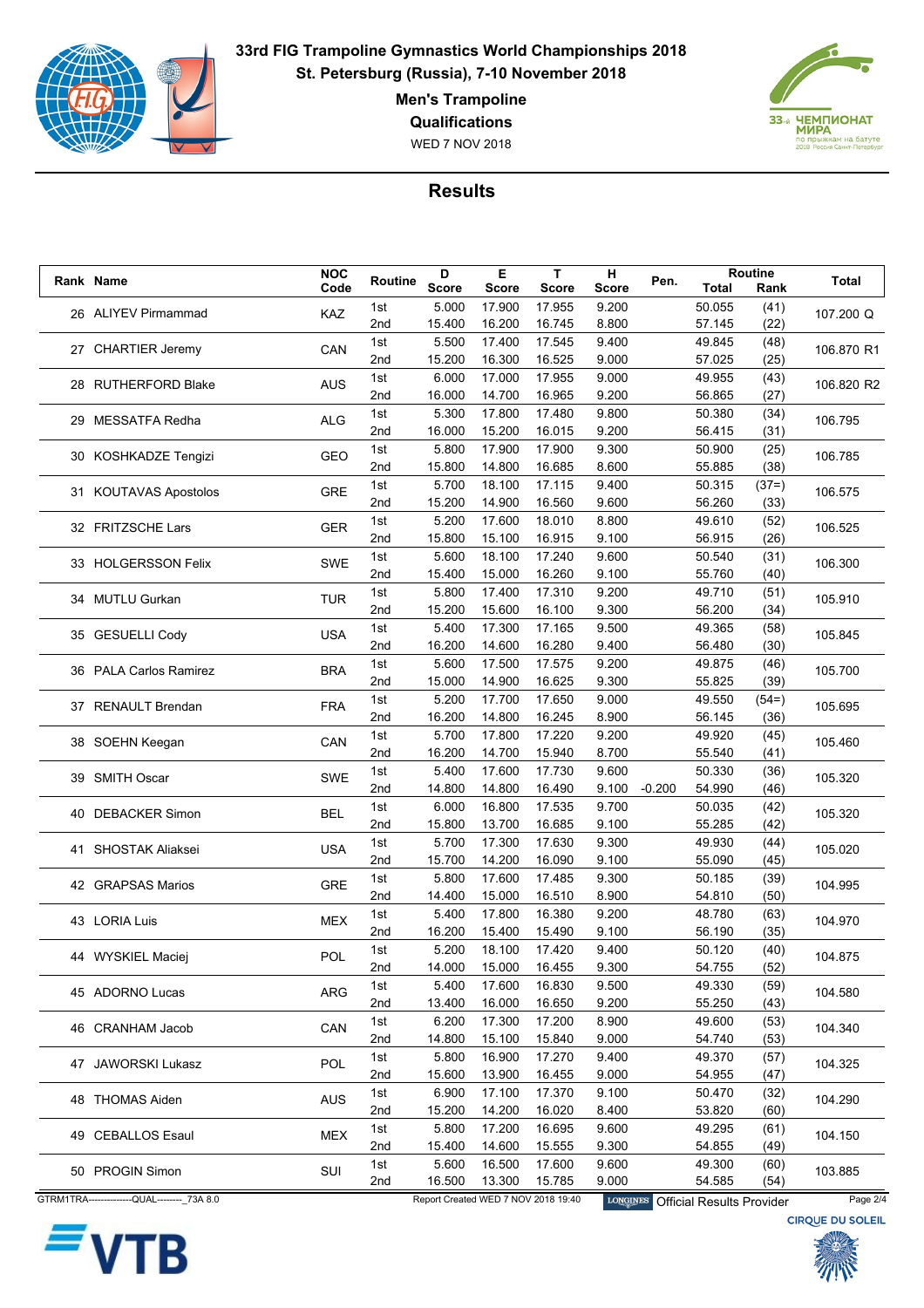

**Men's Trampoline**

**Qualifications**

WED 7 NOV 2018



|                 | Rank Name                                   | <b>NOC</b> | Routine         | D            | Е            | T.                                  | н               | Pen.     |                                  | Routine | <b>Total</b>            |
|-----------------|---------------------------------------------|------------|-----------------|--------------|--------------|-------------------------------------|-----------------|----------|----------------------------------|---------|-------------------------|
|                 |                                             | Code       |                 | <b>Score</b> | <b>Score</b> | Score                               | Score           |          | Total                            | Rank    |                         |
|                 | 51 USMONOV Samirbek                         | <b>UZB</b> | 1st             | 5.600        | 17.100       | 16.905                              | 9.000           |          | 48.605                           | (66)    | 103.840                 |
|                 |                                             |            | 2 <sub>nd</sub> | 15.200       | 15.300       | 15.735                              | 9.000           |          | 55.235                           | (44)    |                         |
|                 | 52 ROWLEY Isaac                             | <b>USA</b> | 1st             | 5.400        | 14.700       | 17.645                              | 9.300           |          | 47.045                           | (76)    | 103.435                 |
|                 |                                             |            | 2 <sub>nd</sub> | 15.200       | 14.900       | 17.090                              | 9.200           |          | 56.390                           | (32)    |                         |
|                 | 53 PRIETO ANGEL Oswaldo Antonio             | MEX        | 1st             | 5.600        | 15.800       | 16.935                              | 9.800           |          | 48.135                           | (72)    | 103.040                 |
|                 |                                             |            | 2nd             | 15.200       | 14.500       | 15.905                              | 9.300           |          | 54.905                           | (48)    |                         |
|                 |                                             |            | 1st             | 5.100        | 15.200       | 17.480                              | 9.100           |          | 46.880                           | (78)    |                         |
|                 | 54 AGHAMIROV Ruslan                         | <b>AZE</b> | 2 <sub>nd</sub> | 15.400       | 15.400       | 16.535                              | 9.100           | $-0.400$ | 56.035                           | (37)    | 102.915                 |
|                 |                                             |            | 1st             | 5.400        | 16.700       | 17.525                              | 9.000           |          | 48.625                           | (65)    |                         |
|                 | 55 GEENS Joris                              | <b>BEL</b> | 2 <sub>nd</sub> | 15.800       | 13.900       | 15.870                              | 8.700           |          | 54.270                           | (56)    | 102.895                 |
|                 |                                             |            | 1st             | 4.900        | 17.600       | 16.465                              | 9.500           |          | 48.465                           | (68)    |                         |
|                 | 56 CURY Federico                            | <b>ARG</b> | 2nd             | 13.300       | 15.200       | 16.080                              | 9.300           |          | 53.880                           | (59)    | 102.345                 |
|                 |                                             |            |                 |              |              |                                     |                 |          |                                  |         |                         |
|                 | 57 PETERSEN Teis                            | <b>DEN</b> | 1st             | 5.600        | 16.000       | 17.210                              | 9.200           |          | 48.010                           | (74)    | 102.110                 |
|                 |                                             |            | 2 <sub>nd</sub> | 15.000       | 13.400       | 16.100                              | 9.600           |          | 54.100                           | (57)    |                         |
|                 | 58 KJAER Benjamin                           | <b>DEN</b> | 1st             | 6.100        | 16.200       | 17.750                              | 9.500           |          | 49.550                           | $(54=)$ | 102.000                 |
|                 |                                             |            | 2 <sub>nd</sub> | 15.100       | 12.300       | 15.850                              | 9.200           |          | 52.450                           | (61)    |                         |
|                 | 59 ISENBERG Joseph                          | <b>USA</b> | 1st             | 5.000        | 17.100       | 17.020                              | 8.900           |          | 48.020                           | (73)    | 101.970                 |
|                 |                                             |            | 2nd             | 14.400       | 14.900       | 15.650                              | 9.000           |          | 53.950                           | (58)    |                         |
|                 |                                             |            | 1st             | 6.300        | 14.800       | 16.940                              | 9.000           |          | 47.040                           | (77)    |                         |
|                 | 60 CALERO Alvaro                            | COL        | 2 <sub>nd</sub> | 16.000       | 13.200       | 16.135                              | 9.000           |          | 54.335                           | (55)    | 101.375                 |
|                 |                                             |            | 1st             | 5.200        | 17.200       | 16.775                              | 9.100           |          | 48.275                           | (71)    |                         |
|                 | 61 AQUINO Bernardo                          | <b>ARG</b> | 2 <sub>nd</sub> | 13.300       | 12.900       | 15.745                              | 8.700           |          | 50.645                           | (62)    | 98.920                  |
|                 |                                             |            |                 | 5.400        | 15.800       | 16.670                              | 9.300           |          | 47.170                           |         |                         |
| 62 IVANOV Yasen |                                             | <b>BUL</b> | 1st             |              |              |                                     |                 |          |                                  | (75)    | 96.905                  |
|                 | 63 MAPEKA Star                              | <b>RSA</b> | 2nd             | 12.100       | 13.900       | 15.235                              | 8.500           |          | 49.735                           | (63)    |                         |
|                 |                                             |            | 1st             | 5.000        | 15.300       | 15.670                              | 9.800           |          | 45.770                           | (79)    | 94.945                  |
|                 |                                             |            | 2 <sub>nd</sub> | 14.400       | 11.700       | 14.075                              | 9.000           |          | 49.175                           | (65)    |                         |
|                 | 64 TUSSUPOV Daniyar                         | KAZ        | 1st             | 5.000        | 17.600       | 16.445                              | 9.500           |          | 48.545                           | (67)    | 94.580                  |
|                 |                                             |            | 2 <sub>nd</sub> | 11.500       | 12.900       | 13.835                              | 7.800           |          | 46.035                           | (66)    |                         |
|                 | 65 LOZANO Amado                             | <b>MEX</b> | 1st             | 3.700        | 15.100       | 15.020                              | 8.000           |          | 41.820                           | (81)    | 91.350                  |
|                 |                                             |            | 2nd             | 12.800       | 13.900       | 14.530                              | 8.300           |          | 49.530                           | (64)    |                         |
|                 | 66 MANGELE Onke                             |            | 1st             | 5.600        | 13.800       | 16.675                              | 9.600           |          | 45.675                           | (80)    | 91.265                  |
|                 |                                             | <b>RSA</b> | 2 <sub>nd</sub> | 13.000       | 10.700       | 13.890                              | 8.000           |          | 45.590                           | (67)    |                         |
|                 |                                             |            | 1st             | 1.700        | 12.500       | 12.315                              | 6.600           |          | 33.115                           | (82)    |                         |
|                 | 67 SAVVIDIS Nikolaos                        | <b>GRE</b> | 2nd             | 15.600       | 14.300       | 15.865                              | 9.000           |          | 54.765                           | (51)    | 87.880                  |
|                 |                                             |            |                 |              |              |                                     |                 |          |                                  |         |                         |
|                 | 68 VIVIANI Mikael                           | <b>FRA</b> | 1st             | 5.200        | 18.200       | 17.665                              | 9.300           |          | 50.365                           | (35)    | 85.900                  |
|                 |                                             |            | 2nd             | 10.000       | 9.400        | 10.335                              | 5.800           |          | 35.535                           | (68)    |                         |
|                 | 69 ILIEV Georgi                             | <b>BUL</b> | 1st             | 5.000        | 17.200       | 17.060                              | 9.500           |          | 48.760                           | (64)    | 81.360                  |
|                 |                                             |            | 2nd             | 8.400        | 9.300        | 10.000                              | 4.900           |          | 32.600                           | (69)    |                         |
|                 | 70 GRISHUNIN Ilya                           | AZE        | 1st             | 6.300        | 17.700       | 17.485                              | 9.100           |          | 50.585                           | $(29=)$ | 80.105                  |
|                 |                                             |            | 2nd             | 9.000        | 7.600        | 8.620                               | 4.300           |          | 29.520                           | (70)    |                         |
|                 |                                             | <b>AUS</b> | 1st             | 6.300        | 17.700       | 17.665                              | 9.500           |          | 51.165                           | (19)    |                         |
|                 | 71 SWADLING Ty                              |            | 2nd             | 5.800        | 4.900        | 5.300                               | 2.700           |          | 18.700                           | (72)    | 69.865                  |
|                 |                                             |            | 1st             | 5.800        | 18.400       | 17.920                              | 9.500           |          | 51.620                           | (13)    |                         |
|                 | 72 SONN Kyrylo                              | <b>GER</b> | 2nd             | 3.600        | 3.200        | 3.595                               | 1.900           |          | 12.295                           | (74)    | 63.915                  |
|                 |                                             |            | 1st             | 5.600        | 17.900       | 17.155                              | 9.100           |          | 49.755                           | (50)    |                         |
|                 | 73 ALOI Dario                               | ITA        | 2nd             |              |              |                                     |                 |          |                                  |         | 62.340                  |
|                 |                                             |            |                 | 3.800        | 3.300        | 3.585                               | 1.900           |          | 12.585                           | (73)    |                         |
|                 | 74 BABAYAN Amiran                           | <b>UZB</b> | 1st             | 5.600        | 17.600       | 17.725                              | 8.900           |          | 49.825                           | (49)    | 61.785                  |
|                 |                                             |            | 2nd             | 3.600        | 3.200        | 3.560                               | 1.600           |          | 11.960                           | (76)    |                         |
|                 | 75 ANDRADE Rafael                           | <b>BRA</b> | 1st             | 5.000        | 17.300       | 17.350                              | 9.500           |          | 49.150                           | (62)    | 61.295                  |
|                 |                                             |            | 2nd             | 3.800        | 3.100        | 3.445                               | 1.800           |          | 12.145                           | (75)    |                         |
|                 | GTRM1TRA---------------QUAL-------- 73A 8.0 |            |                 |              |              | Report Created WED 7 NOV 2018 19:40 | <b>LONGINES</b> |          | <b>Official Results Provider</b> |         | Page 3/4                |
|                 |                                             |            |                 |              |              |                                     |                 |          |                                  |         | <b>CIRQUE DU SOLEIL</b> |